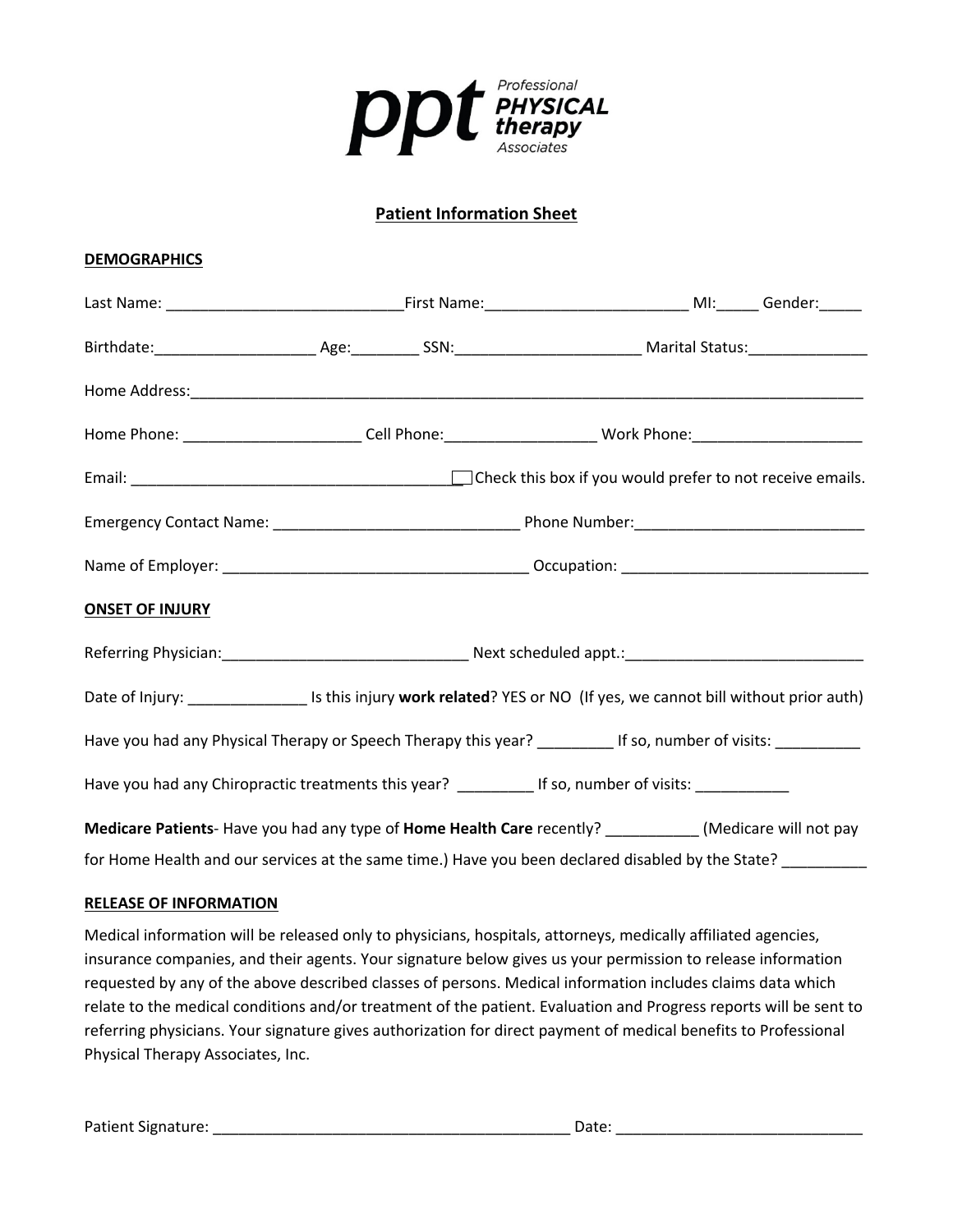

#### **MISSED APPOINTMENT POLICY AND APPOINTMENT REMINDER CONSENT FORM**

As a courtesy to our patients, we provide appointment reminders via text, voicemail, or email. Please choose one of the following convenient tools as a reminder.

If you prefer not to receive a reminder, please do not chose one of the following reminder options. We will update your file.

Select one option below:

# o **TEXT REMINDER**

I authorize PPT to send text message reminders to confirm upcoming appointments.

My cell phone number is :\_\_\_\_\_\_\_\_\_\_\_\_\_\_\_\_\_\_\_\_\_\_\_\_\_\_\_\_\_\_\_\_\_\_\_

#### o **VOICEMAIL REMINDER**

I authorize PPT to send voicemail reminders to confirm upcoming appointments.

My phone number is :\_\_\_\_\_\_\_\_\_\_\_\_\_\_\_\_\_\_\_\_\_\_\_\_\_\_\_\_\_\_\_\_\_\_\_\_\_\_

#### o **EMAIL**

I authorize PPT to send email reminders to confirm upcoming appointments/feedback/ health information.

My email address is:  $\blacksquare$ 

I understand that this request to receive emails and text messages will apply to all future appointment reminders/feedback/health information, unless changed in writing.

A **24 hour notice** is required for an appointment to be rescheduled. We understand emergencies may arise. Please extend us a courtesy call to cancel appointments. We reserve the right to charge a **\$50** failed appointment fee.

| <b>Print Name:</b> |  |  |  |  |
|--------------------|--|--|--|--|
|--------------------|--|--|--|--|

 $Date:$ 

Signature:\_\_\_\_\_\_\_\_\_\_\_\_\_\_\_\_\_\_\_\_\_\_\_\_\_\_\_\_\_\_\_\_\_\_ Date:\_\_\_\_\_\_\_\_\_\_\_\_\_\_\_\_\_\_\_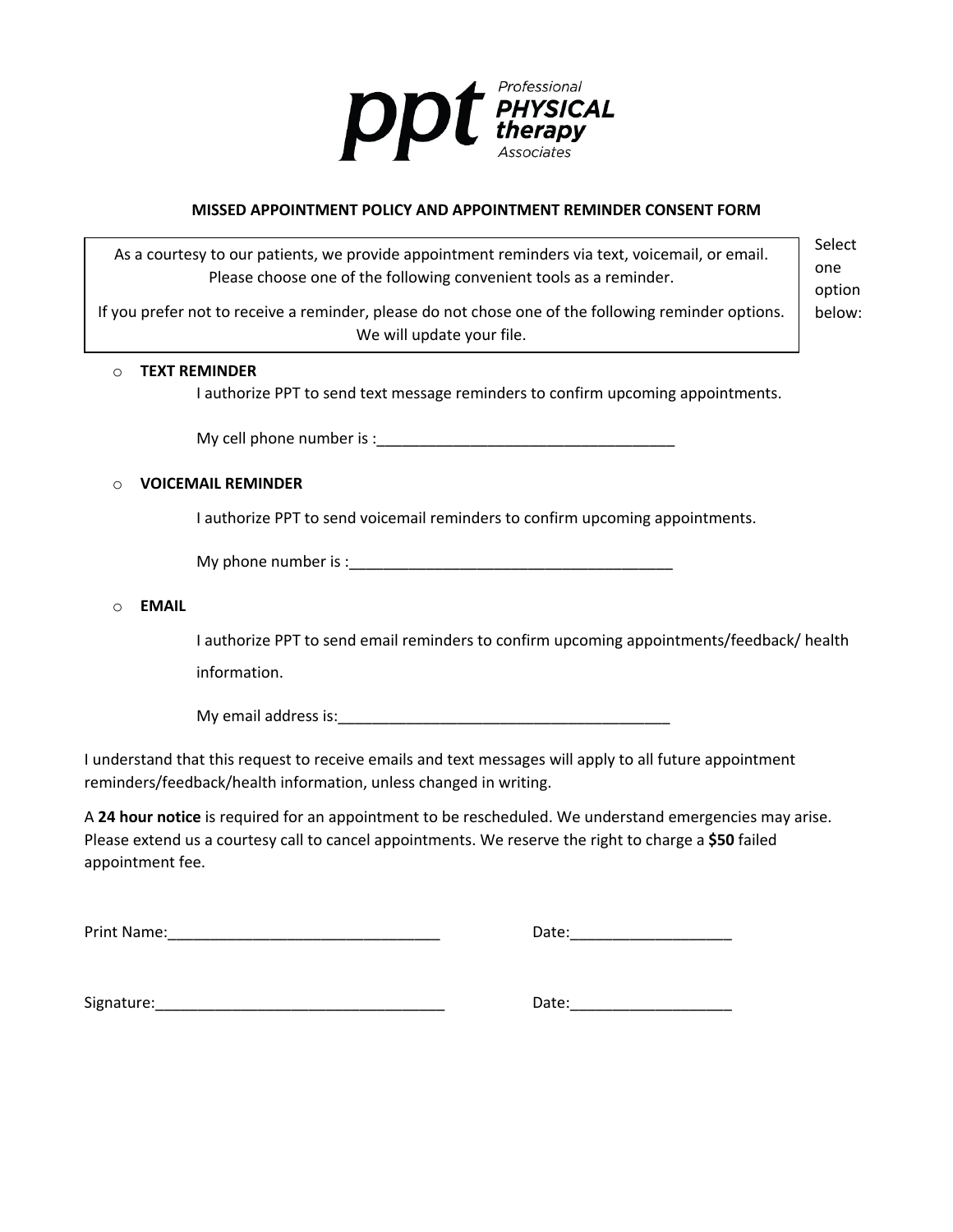

## **CONSENT OF TREATMENT AND THERAPEUTIC PROCEDURES**

I consent to treatment and therapeutic procedures to be performed by Professional Physical Therapy Inc., and it's associates. \_\_\_\_\_\_ (please initial)

- I agree have an evaluation performed and receive treatment for functional losses due to related skeletal and muscle dysfunctions, nerve damage, and/or pain.
- I understand that the purpose of treatment and procedures will be explained to me and I can refuse therapeutic procedures at anytime.
- I understand that I can seek treatment and recommendations from my medical team regarding my condition.
- I understand that therapeutic procedures can include, but are not limited to the following: joint and soft tissue mobilization, functional mechanics training, traction, modalities: taping, ultrasound, neuromuscular electrical stimulation, bladder training, and, BFR.

I certify that I have read and agree to the above statements:

| Patient signature: | Date: |
|--------------------|-------|
|                    |       |

#### **RELEASE OF LIABILITY**

I agree that all exercises and use of the facility are undertaken at my sole risk and that Professional Physical Therapy and it associates shall not be liable for any claims for injuries or damages whatsoever to person or property of myself arising out of or connected with the use of the facility. I agree to indemnify and to hold the facility (Professional Physical Therapy, Associates, Inc.) and it's employees harmless from all claims by or liability.

The Novel Coronavirus/COVID-19, has been declared a worldwide pandemic by the World Health Organization. COVID-19 is extremely contagious and is believed to be spread by person-to-person contact. As a result, Federal, State, and local governments and Federal and State health agencies recommend social distancing and have, in many locations, prohibited the congregation of groups of people.

I acknowledge the contagious nature of COVID-19 and voluntarily assume the risk that I may be exposed or infected by COVID-19 while receiving health care. I voluntarily agree to assume the risk and accept sole responsibility if the contraction of COVID-19 has any connection to Professional Physical Therapy Associates, Inc.

I certify that I have read and agree to the above statements:

Patient signature: \_\_\_\_\_\_\_\_\_\_\_\_\_\_\_\_\_\_\_\_\_\_\_\_\_\_\_\_\_\_\_\_\_\_\_\_\_\_\_\_\_\_\_\_\_\_\_ Date:\_\_\_\_\_\_\_\_\_\_\_\_\_\_\_\_\_\_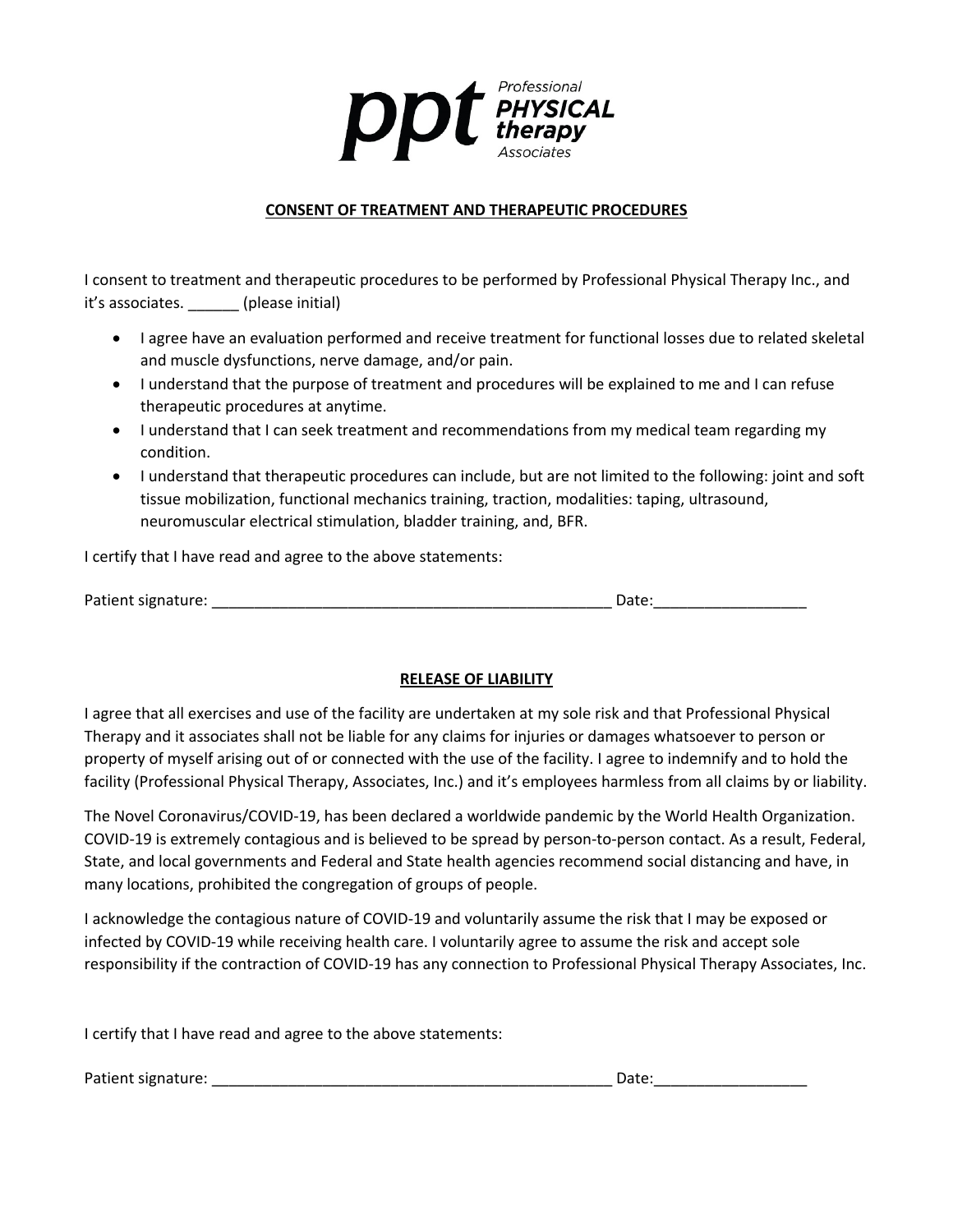

## **OFFICE POLICY REGARDING INSURANCE AND PAYMENT**

PPT will verify your insurance coverage as a courtesy. However, it must be fully understood that the contract is between you and your insurance company and you are fully responsible for any amount not paid by your insurance.

- 1. Please provide our office with all insurance information including co-insurance, if available.
- 2. We will bill your insurance weekly as long as you are receiving care in this office.
- 3. You are required to pay the percentage or your responsibility or your copayment each visit. Copays and co-insurance will be collected prior to treatment and are due at the time of service.
- 4. If there is any balance due after your insurance has been billed, you will be responsible for that balance.
- 5. We do not bill insurance for supplies. You can purchase supplies on a cash basis.
- 6. Our office does not guarantee that your insurance company will pay. We will make every attempt at the beginning of your health care to receive verification of your primary policy and what it covers. However, if for some reason insurance claims are denied, you are responsible for payment in full.
- 7. You are responsible for bringing a prescription from your referring physician so that we may bill your insurance company. Insurance companies require a new prescription and or plan of care at the end of each prescription or plan of care.
- 8. Notify the front desk of address, phone number, doctor, insurance company changes.
- 9. We do accept Medicare. If you are receiving any type of home health care, Medicare will not pay for home health and our services at the same time. Home health must be discharged prior to treatment at our facility.
- 10. If your account is turned over to collections, you will be responsible for attorney and collection fees.
- 11. You will receive a statement if there is a balance on your account for any reason.
- 12. We do not accept workers comp without prior authorization from the adjuster/employer.
- 13. We do not bill most auto insurances. You can pay on a cash basis and seek reimbursement.
- 14. Your treatment will include exercises done in the gym immediately after or before your treatment. You may not leave and return at another time.

I understand financial responsibility and agree to be bound by the terms of this office policy.

Date:\_\_\_\_\_\_\_\_\_\_\_\_\_ Patient/Responsible Party signature: \_\_\_\_\_\_\_\_\_\_\_\_\_\_\_\_\_\_\_\_\_\_\_\_\_\_\_\_\_\_\_\_\_\_\_\_\_\_\_\_\_\_\_

## RELEASE OF INFORMAITON AND AUTHORIZATION TO PAY BENEFITS

I authorize Professional Physical Therapy Associated, Inc. to release any of my information required to process medical claims and I also give authorization for direct payment of medical benefits to Professional Physical Therapy Associate, Inc. I clearly understand that I am responsible for my account directly to Professional Physical therapy regardless of the status of my insurance company.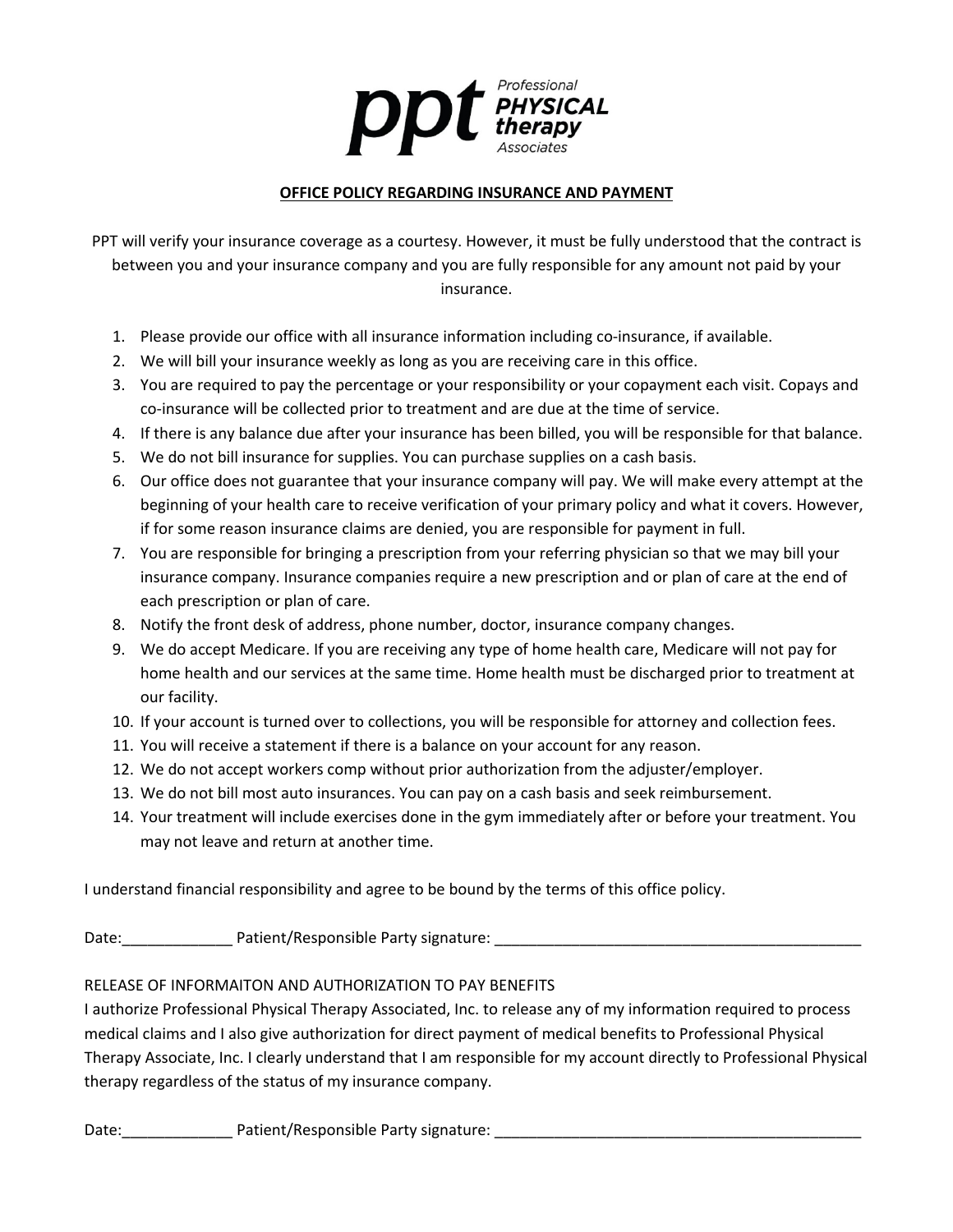

# **HEALTH INSURANCE PORTABILITY AND ACCOUNTABILITY ACT (HIPPA) NOTICE OF PATIENT INFORMATION PRACTICES**

This notice describes how medical information about you may be used or disclosed and how you can get access to information.

Professional Physical Therapy Associates, Inc., LEGAL DUTY

PPT is required by law to protect the privacy of your health information, provide this notice about our information practices and follow the information practices that are described herein.

PPT uses your personal health information primarily for treatment; obtaining payment for treatment; obtaining insurance benefits for authorization for treatment conducting internal administrative activities and evaluation of the quality of care we provide.

PPT may also use or disclose your personal health information without prior authorization for public health purposes for emergencies or when required by law.

In any other situation, PPT's policy is to obtain your written authorization before disclosing your personal health information. If you provide us with written authorization to release your information for any reason, you may later revoke that authorization to stop future disclosures at any time.

PPT may change its policy at any time. When changes are made, a new Notice of Patient Information Practices will be posted in the waiting room and patient exam areas and will be provided to you on your next visit. You may also request and updated copy of our Notice of Information Practices at any time.

## **PATIENT'S INDIVIDUAL RIGHTS**

You have the right to review or obtain a copy of your personal health information (PHI) at any time. PHI includes your name, address, city, country, zip code, date of birth, date of service, telephone, fax or cell number, SSN, and account number. You have the right to request that we correct any inaccurate or incomplete information in your records. You also have the right to request a list of instances where we have disclosed your personal health information for any reason other than treatment, payment, or other related administrative purposes.

You may also request in writing that we do use or disclose your personal health information for treatment, payment and administrative purposes except when specifically authorized by you, when required by law in emergency circumstances. PPT will consider all such requests on a case by case basis but the practice is not legally required to accept them.

#### **CONCERNS AND COMPLAINTS**

If you are concerned that PPT may have violated your privacy rights or if you disagree with any decisions we have made regarding access or disclosure of your personal health information, please contact our practice manager at the address listed below. You may also send a written complaint the U.S. Department of Health and Human Services. For further information of PPT's health information practices, or if you have a complaint, please contact the following person.

Annette Alvarez, Office Manager (562) 945-1587